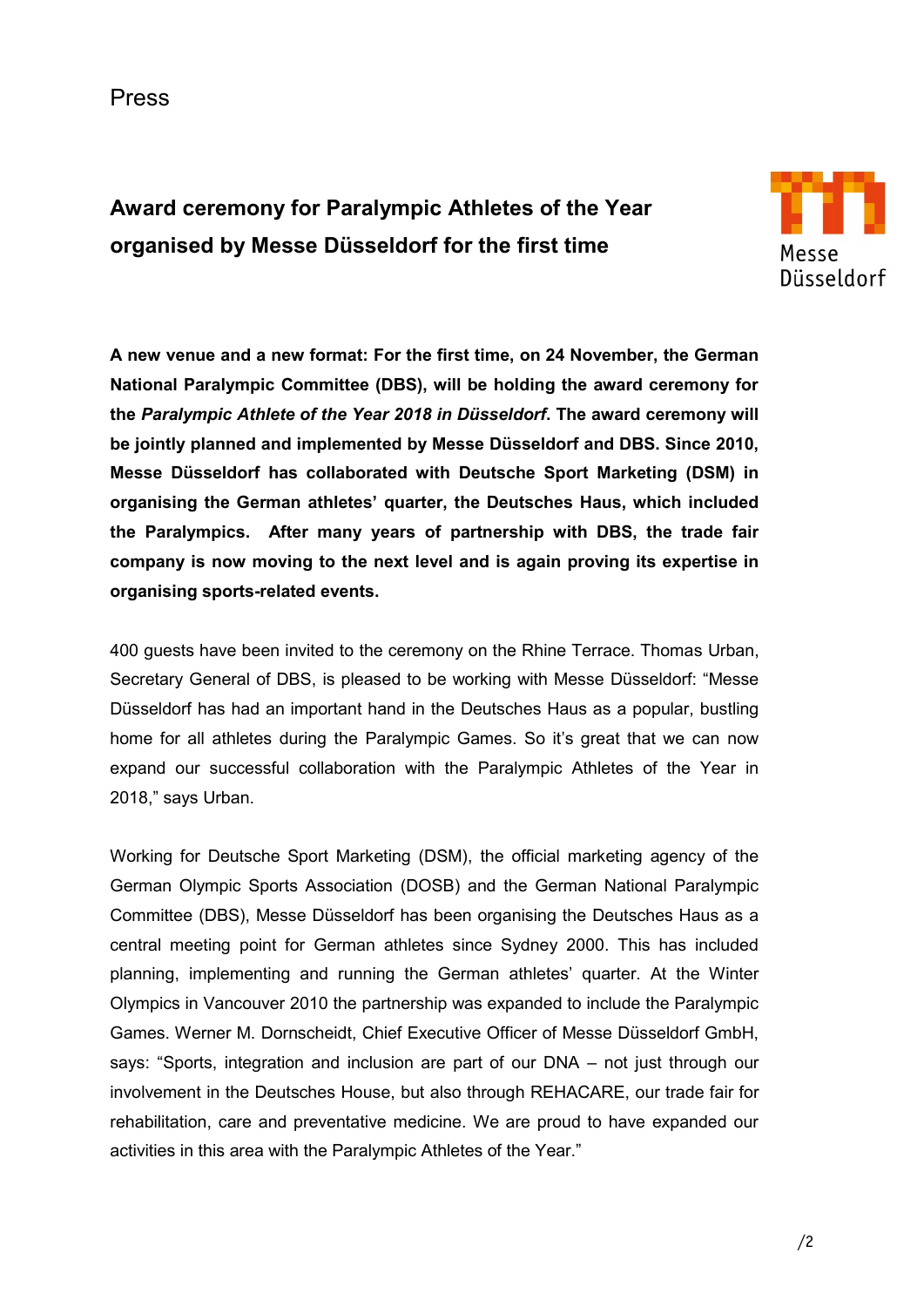Thomas Geisel, Mayor of Düsseldorf, is also pleased about the decision of DBS to choose the Düsseldorf Exhibition Centre as a venue and Messe Düsseldorf as the organiser. "It's a great enrichment for Düsseldorf as a major sports centre that the first award ceremony for the Paralympic Athletes of the Year should be held in our city. The event will be in excellent hands. Inclusion in sports is one of our major values here in Düsseldorf, and we equally promote junior and top athletes both with and without disabilities," says the Chairman of the Supervisory Board of Messe Düsseldorf.

The work that is provided by Messe Düsseldorf includes, for example, the staging, management, decoration and disabled-friendly preparation of the Rhine Terrace. Messe Düsseldorf's own carpentry created two ramps for this purpose, one for the entrance and one for the stage. "The 12-metre ramp that leads to the stage goes right through the hall, serving as a catwalk for the winners," says Patrick Muno, head of the Events Division at Messe Düsseldorf.

Fans were invited to take part in an online vote where they could help to decide who should be honoured on the Rhine Terrace as Paralympic Athletes of the Year 2018. The following choices were available:

| Female athletes: | Andrea Eskau (Nordic para-skiing and para-cycling) |
|------------------|----------------------------------------------------|
|                  | Anna-Lena Forster (para-Alpine skiing)             |
|                  | Andrea Rothfuss (para-Alpine skiing)               |
|                  | Anna Schaffelhuber (para-Alpine skiing)            |
|                  | Denise Schindler (para-cycling)                    |
| Male athletes:   | Martin Fleig (Nordic para-skiing)                  |
|                  | Makus Rehm (para-athletics)                        |
|                  | Martin Schulz (para-triathlon)                     |
|                  | Pierre Senska (para-cycling)                       |
|                  | Felix Streng (para-athletics)                      |
| Teams:           | Men's national goalball team                       |
|                  | Nordic relay para-skiing                           |
|                  | Cross-country para-skiing, 4 x 2.5-km, mixed       |
|                  | National women's wheelchair basketball team        |
|                  |                                                    |